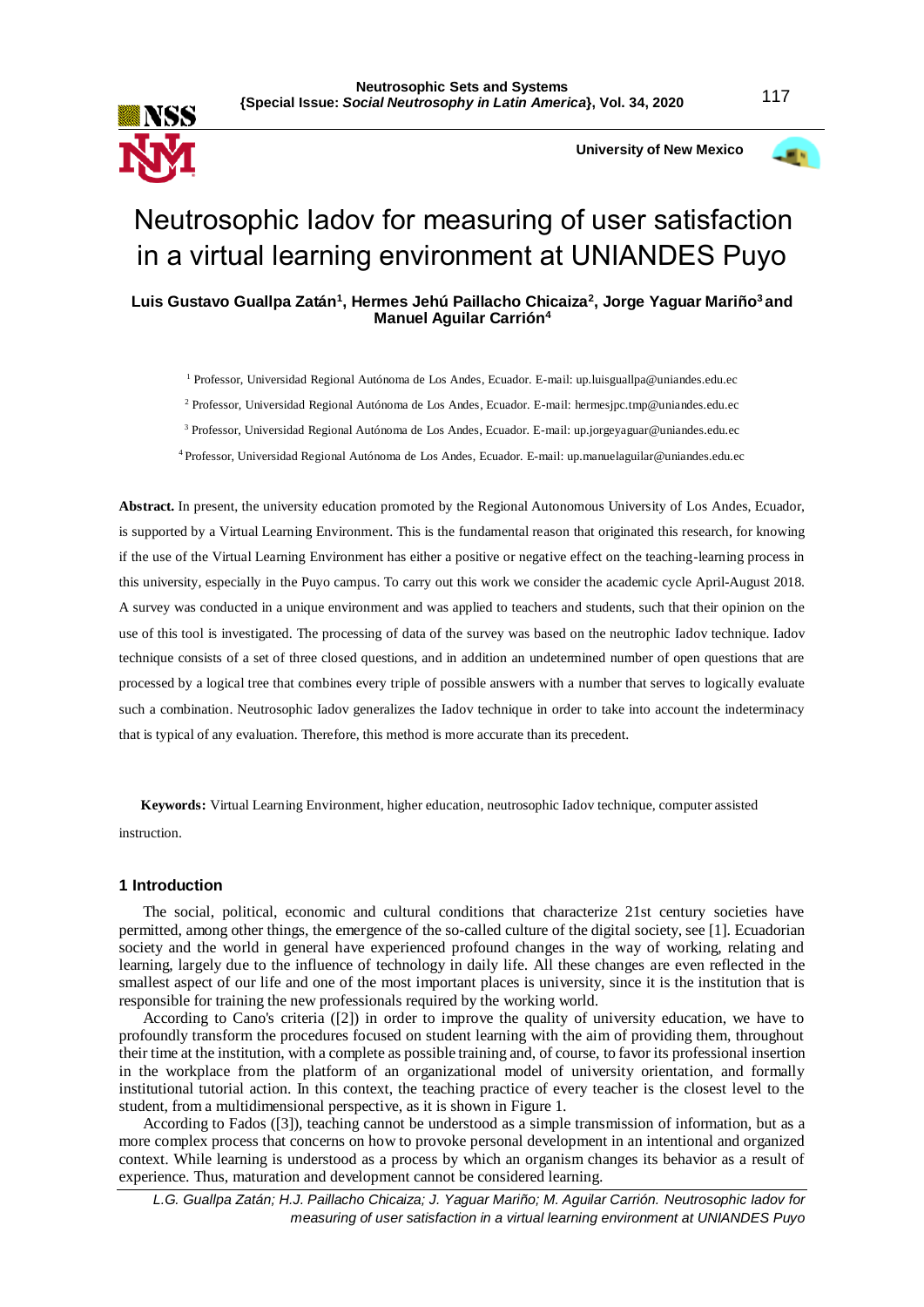In the "Diagnosis of Virtual Higher Education in Ecuador" carried out by UNESCO in 2002, it was established that 72% of Ecuadorian universities already offered distance and semi-full-time programs with increasing tendency, which leads us to deduce that all this offer of vocational training will necessarily have to rely on some virtual learning platform to meet student demand, see [4].

The impact of communication networks on training and education is one of the biggest changes that have taken place in Educational Institutions, in this new training context, terms such as "virtual training", "virtual classroom" or "virtual training environments" begin to emerge, see [4].



**Figure 1:** Functions of the university teacher. Source [2].

According to Colina et. al. ([5]) ICTs offer excellent possibilities to overcome the limitations of space and time, where students interact with the teacher, establishing their own style that allows them to generate cognitive learning strategies in new spaces such as virtual environments of learning and if we add to this that nowadays university students are skilled about using new technologies, together with their great capacity for learning and the modern teacher is receptive to its usage, we have the ideal scenario to implement a Virtual Learning Environment in UNIANDES Puyo.

For Toala Dueñas et al. ([4]) in educational institutions and moreover in universities, the use of ICTs is being offered as means of study, in addition, in the full-time modality, several teachers incorporate virtual platforms for the reception of chores. UNIANDES Puyo is not far from this reality and in the semi-full-time and full-time modalities a considerable percentage of their teachers largely use this tool in their classes since several years ago.

In 1988, UNESCO, in its world report on education, points out that virtual learning environments constitute a totally new form of educational technology and offers a complex series of opportunities and tasks to educational institutions around the world; see [6][1].

According to Estrada in [6], among the characteristics of virtual learning environments we can mention:

- It promotes various ways of accessing and producing knowledge,
- It offers a new learning, communicational and work scenario so that the school is no longer the exclusive environment for training,
- It takes time, discipline, and perseverance to work in Virtual Learning Environment,
- Communication skills and autonomous learning are needed,
- Reflective thinking is favored.
- Provides new possibilities for interaction between teachers and students and between students.
- Facilitates the distribution and management of information.

The use of ICTs in the training of higher education provides multiple advantages in improving teacher quality, which is materialized in aspects such as access from remote areas, flexibility in time and space for the development of teaching or learning activities. Also, the possibility of interacting with the information by the different agents involved in these activities ([7][2]), so we can highlight:

- Breakage of space-time barriers in teaching and learning activities,
- Open and flexible training processes,
- Improves communication between the different agents of the teaching-learning process,
- More personalized teaching,
- Quick access to information,
- Possibility to interact with the information,
- Raises the interest and motivation of students,
- Improvement of educational effectiveness,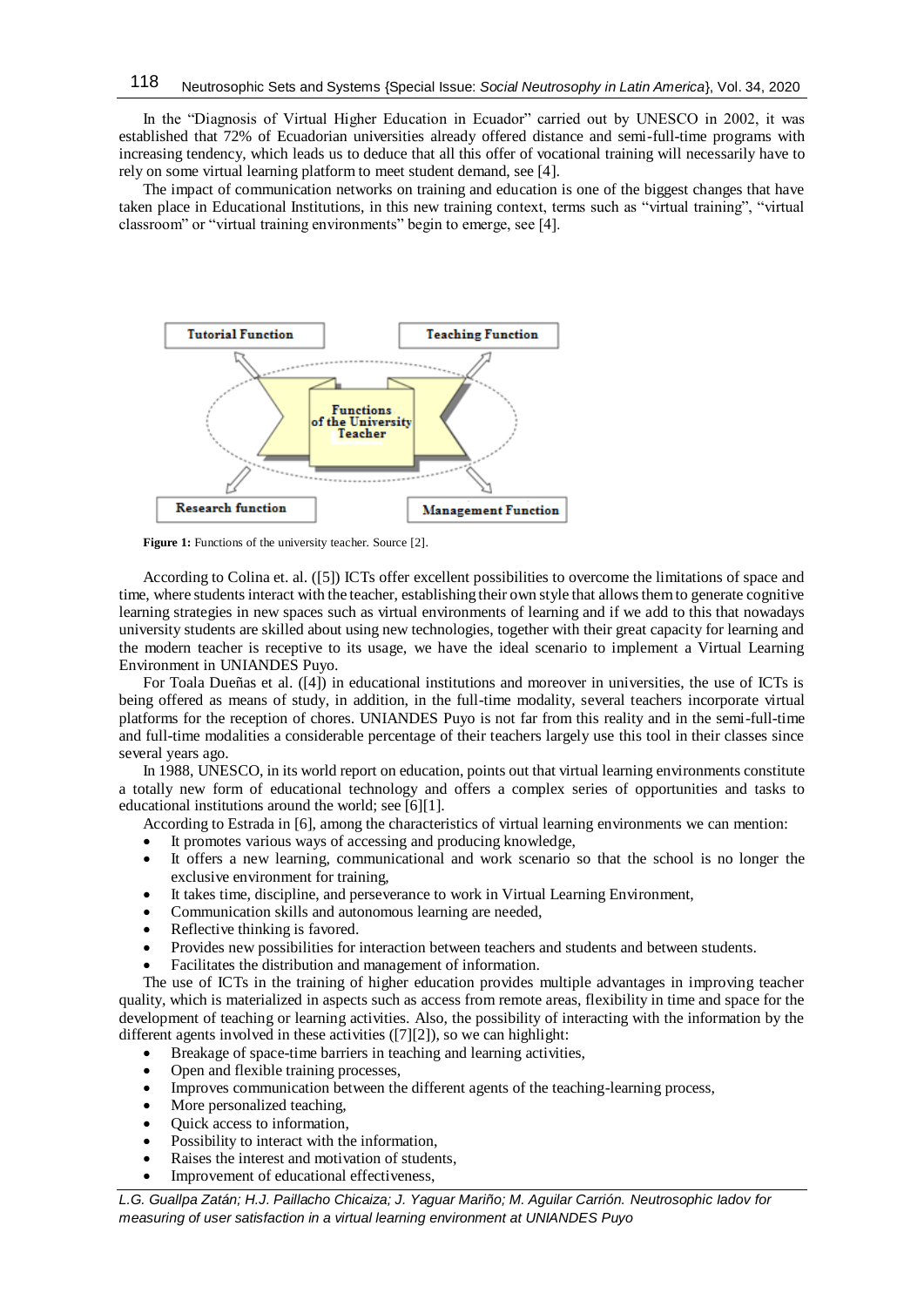- Allow the teacher to have more time for other tasks,
- Complementary activities to support learning.

The set of knowledge and skills that today's professional needs to develop are very broad, and time is short. UNIANDES is aware of this reality and provides technological tools including the Virtual Learning Environment, which support and facilitate student work. But are students and teachers aware of the benefits obtained by using the Virtual Learning Environment? In response to this question, this paper seeks to know the positive or negative impact of the use of the Virtual Learning Environment in the teaching-learning process at UNIANDES Puyo in the last academic period, that is, April-August 2018. For this, we applied the neutrosophic Iadov technique.

The Iadov technique was created by its author to establish the level of satisfaction for the profession of pedagogical careers. Then, some authors including González ([8]) applied it to assess the satisfaction of pedagogical professional training. In [9] a modification of this technique is made and it is proposed as an alternative for the diagnosis of professional motivation in physical education teachers[3].

The Iadov technique constitutes an indirect way for the study of satisfaction when performing certain activities is based on the analysis of a questionnaire that has a specific internal structure unknown to the interviewee, [8-10][4]. Closed questions are established through the so-called "Iadov Logic Chart". The original proposal of the Iadov method does not allow an adequate management of the indeterminacy nor the management of the importance of the users. The introduction of the neutrosophic estimation seeks to solve the problems of indeterminacy that appear universally in the evaluations of the surveys and other instruments, by taking advantage of not only the opposing positions but also the neutral or ambiguous ones, see [11-14][5, 6]. Under the principle that every idea <A> tends to be neutralized, diminished, balanced by other ideas, in clear rupture with binary doctrines in the explanation and understanding of phenomena.

The purpose of this paper is to study student satisfaction at the Regional Autonomous University of Los Andes in Puyo, Ecuador on Virtual Learning Environment usage, for this end, the neutrosophic Iadov technique is applied. We use this technique because in addition to having the advantages offered by the classic Iadov technique, we also take into account the indeterminacy of the measurements, when modelling with Neutrosophy.

This paper is divided with the following structure; Section 2 describes the fundamental concepts that will be used for this study. Section 3 presents the results obtained from applying the neutrosophic Iadov technique for the study we are interested in carrying out. The last section contains the conclusions of the paper.

#### **2 Basic Concepts**

Throughout this section we describe the main definitions necessaries to apply the neutrosophic Iadov technique, which basically consists in processing a survey containing three closed questions. The results are assessed according to the "Iadov Logic Chart", where a number is given for every possible triple of responses. The interviewed does not know the interrelationship among the three questions. Finally, in case of doubt about the meaning of the answers, or simply to collect more information, many open questions can be asked as well. See in the following the formal definitions.

**Definition 1.** Let *X* be a universe of discourse, a space of points (objects) and *x* denotes a generic element of *X*. A *neutrosophic set A* in *X* is characterized by a truth-membership function  $T_A(x)$ , an indeterminacymembership function  $I_A(x)$ , and a falsity-membership function  $F_A(x)$ . Where,  $T_A(x)$ ,  $I_A(x)$ ,  $F_A(x) \subseteq ]0, 1^+[$ , i.e., they are real standard or nonstandard subsets of the interval  $]$ <sup>-0</sup>, 1<sup>+</sup>[. These functions do not satisfy any restriction, i.e., the following inequalities hold:

 $T_0 \leq \inf T_A(x) + \inf I_A(x) + \inf F_A(x) \leq \sup T_A(x) + \sup I_A(x) + \sup F_A(x) \leq 3^+.$ 

**Definition 2.** Let *X* be a universe of discourse, a space of points (objects) and *x* denotes a generic element of *X*. A *Single Valued Neutrosophic Set* (SVNS) *A* in *X* is characterized by a truth-membership function *TA(x)*, an indeterminacy-membership function  $I_A(x)$ , and a falsity-membership function  $F_A(x)$ . Where,  $T_A(x)$ ,  $I_A(x)$ , *F*<sub>*A*</sub>(*x*): *X* $\rightarrow$  [0, 1] such that:  $0 \le T_A(x) + I_A(x) + F_A(x) \le 3$ . A *single valued neutrosophic number* (SVNN) is symbolized by  $\langle T, I, F \rangle$  for convenience, where T, I,  $F \in [0, 1]$  and  $0 \le T + I + F \le 3$ .

Therefore,  $A = \{ (x, T_A(x), I_A(x), F_A(x)) : x \in X \}$  or what is the same  $A = \langle T_A(x), I_A(x), F_A(x) \rangle$ , for every  $x \in X$ .

Let *A* and *B* be two SVNSs, the following operations are defined: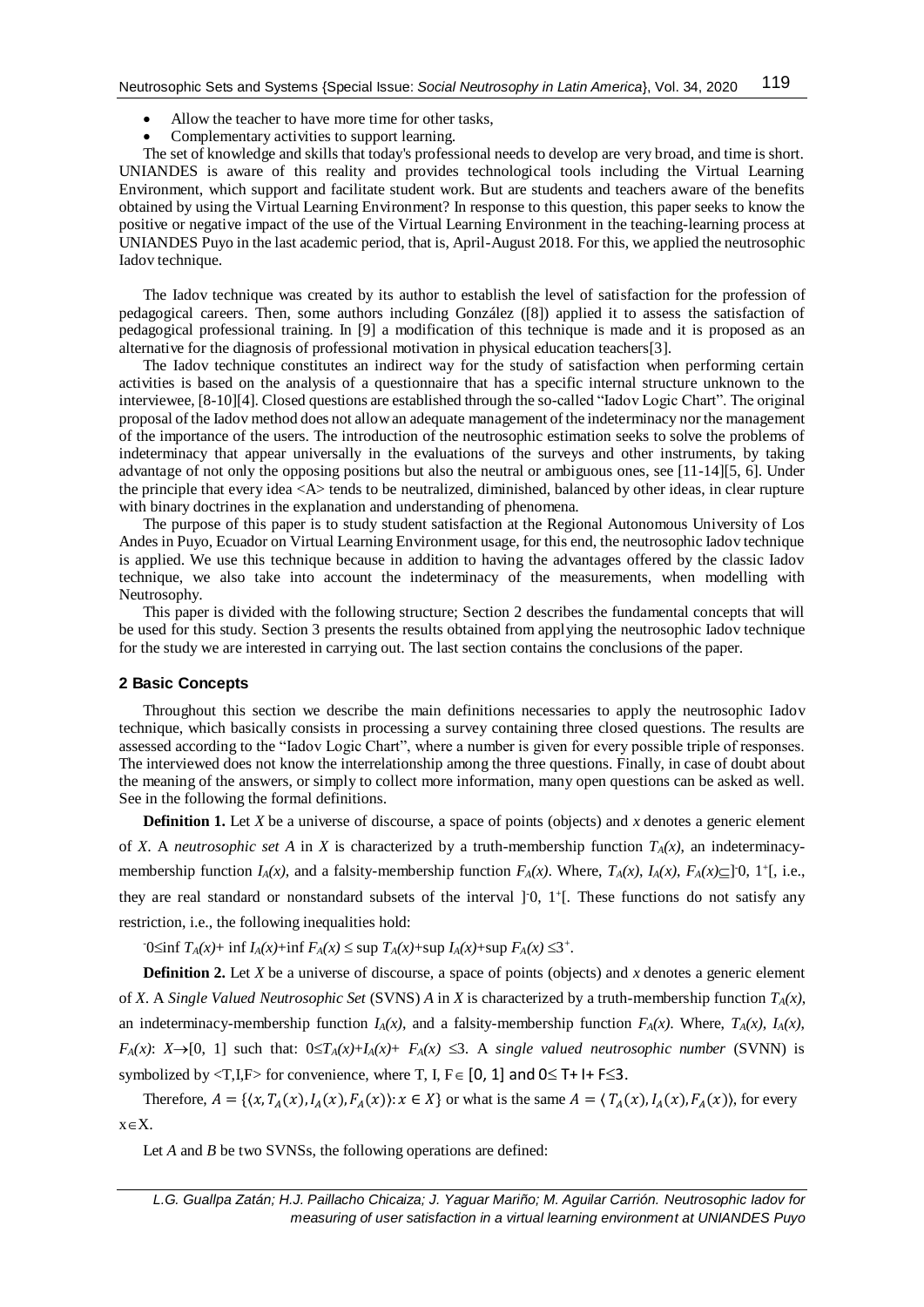4.  $A \subseteq B$  if and only if  $T_A(x) \le T_B(x)$ ,  $I_A(x) \ge I_B(x)$  and  $F_A(x) \ge F_B(x)$ . And,  $A = B$  if and only if  $A \subseteq B$  and  $B \subseteq A$ .

5.  $A \cup B = \langle \max(T_A(x), T_B(x)), \min(T_A(x), T_B(x)), \min(F_A(x), F_B(x)) \rangle$ , for every  $x \in X$ .

6.  $A \cap B = \langle \min(T_A(x), T_B(x)) , \max(T_A(x), T_B(x)) , \max(F_A(x), F_B(x)) \rangle$ , for every  $x \in X$ .

A scoring function s:  $[0, 1]^3 \rightarrow [0, 3]$  can be read in Formula 1. Here we apply an adapted scoring function which is defined for sorting alternatives in Decision Making, see [15].

$$
s(a_j) = 2 + T_j - F_j - I_j \tag{1}
$$

Where  $a_i$  is an alternative evaluated with the SVNN  $(T_i, I_i, F_i)$ . Additionally, the definition of precision index  $a: [0, 1]^3 \rightarrow [-1, 1]$ , which is given in Equation 2.

$$
a(a_j) = T_j - F_j \tag{2}
$$

Here we shall utilize Equation 2 for calculations.

**Definition 3.** The *Neutrosophic Logic* (NL) is the generalization of the fuzzy logic, where a logical proposition P is characterized by three components:

 $NL(P) = (T, I, F)$  (3)

Where the neutrosophic component T is the degree of truthfulness, F is the degree of falsehood, and I is the degree of indeterminacy ([15-16]).

Table 1 summarizes a scale of satisfaction that associates a number with a linguistic expression, a SVNN and a score obtained by calculating Equation 2. Therefore, we have the elements sufficient to measure the satisfaction of the interviewed. The scores are slightly different of those used in [11][7].

| Number | Expression                       | <b>SVNN</b>     | Score                |
|--------|----------------------------------|-----------------|----------------------|
|        |                                  |                 | (Precision function) |
|        | Clear satisfaction               | (1, 0, 0)       |                      |
|        | More satisfied than dissatisfied | (1, 0.25, 0.25) | 0.75                 |
|        | Not defined                      | (0.5, 0.5, 0.5) |                      |
|        | More dissatisfied than satisfied | (0.25, 0.25, 1) | $-0.75$              |
|        | Clear dissatisfaction            | (0,0,1)         | -1                   |
|        | Contradictory                    | (1,0,1)         |                      |

**Table 1:** Individual satisfaction scale.

An essential element for applying this technique is the "Iadov Logic Chart" represented in Table 2.

|                                     | 1. Question 1 |                 |                |              |                 |                |                |                 |                |
|-------------------------------------|---------------|-----------------|----------------|--------------|-----------------|----------------|----------------|-----------------|----------------|
|                                     | Yes           |                 |                | I don't know |                 |                | N <sub>0</sub> |                 |                |
| Question 3<br>4.                    | 2. Question 2 |                 |                |              |                 |                |                |                 |                |
|                                     | Yes           | I don't<br>know | N <sub>0</sub> | Yes          | I don't<br>know | N <sub>0</sub> | Yes            | I don't<br>know | N <sub>0</sub> |
| Very satisfied.                     | 1             | $\overline{c}$  | 6              | 2            | $\overline{c}$  | 6              | 6              | 6               | 6              |
| Partially satisfied.                | 2             | 2               | 3              | 2            | 3               | 3              | 6              | 3               | 6              |
| I don't care.                       | 3             | 3               | 3              | 3            | 3               | 3              | 3              | 3               | 3              |
| More unsatisfied than<br>satisfied. | 6             | 3               | 6              | 3            | 4               | $\overline{4}$ | 3              | 4               | 4              |
| Not at all satisfied.               | 6             | 6               | 6              | 6            | 4               | 4              | 6              | 4               | 5              |
| I don't know what to say.           | 2             | 3               | 6              | 3            | 3               | 3              | 6              | 3               | 4              |

**Table 2:** A generic logic table by V.A. Iadov to measure the relationship among the three closed questions.

One example of aggregation operator used for aggregate SVNNs is the *Weighted Average* operator (WA),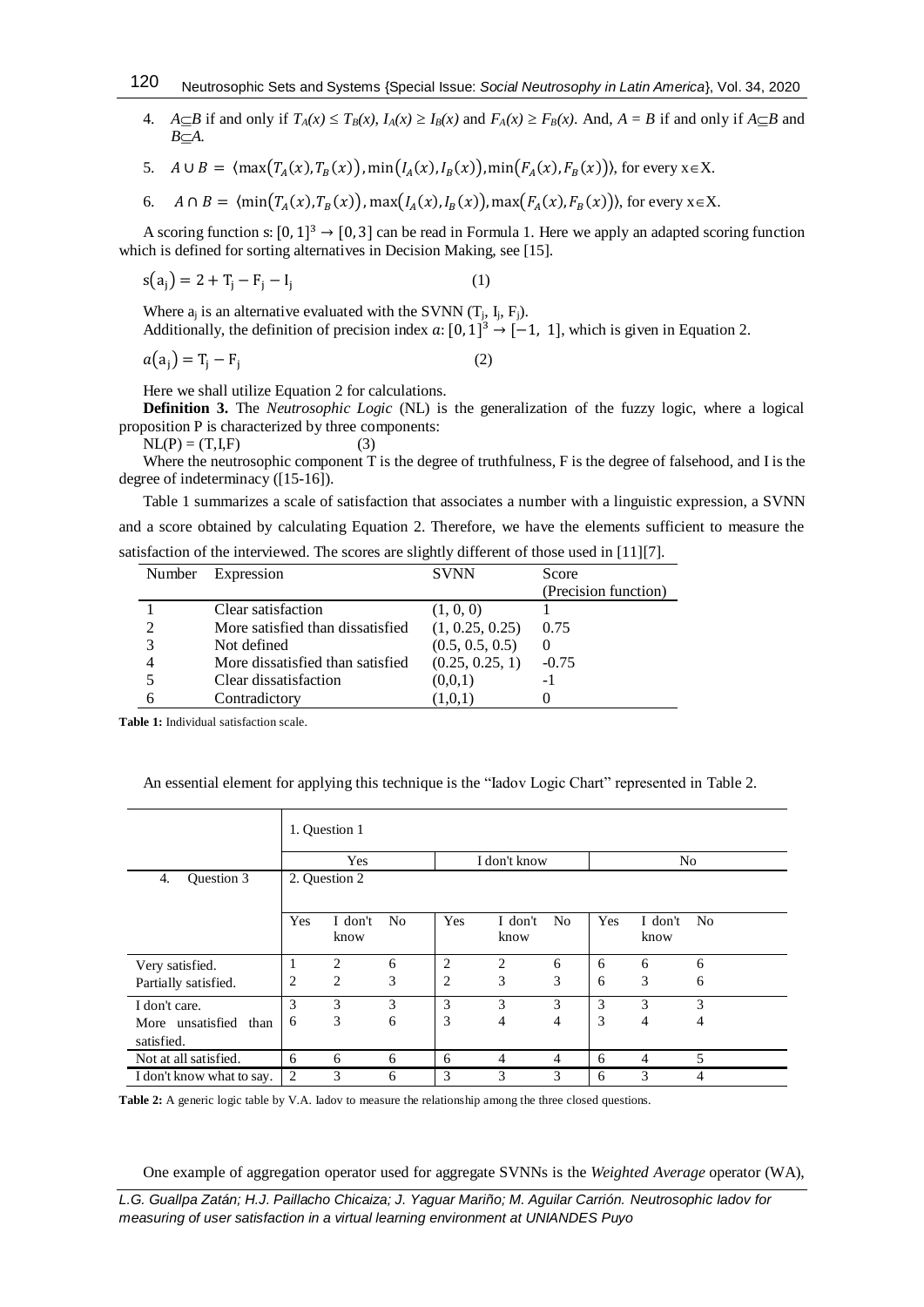which is shown in Equation 4, see [17][8].

 $WA(a_1, a_2, \cdots, a_n) = \sum_{i=1}^{n} w_i a_i$ (4)

Where,  $a_i = (T_i, I_i, F_i)$  are SVNNs representing the evaluation of the alternatives, and  $w_i \in [0, 1]$  for every i = 1, 2, …, n; which satisfy the condition  $\sum_{i=1}^{n} w_i = 1$ . The w<sub>i</sub>s represent the importance or weight of every alternative.

For measuring the group agreement, it is defined the Group Satisfaction Index (GSI) in [8], which is calculated as the Weighted Average operator.

In the following we describe the algorithm to use the neutrosophic Iadov technique:

- 9. The interviewed person is asked on his/her opinion, and he/she gives the answers for the three closed questions.
- 10. Thus, for each triplet of responses given by the interviewed person, we shall have a number from 1 to 6, which is selected of the Iadov Logic chart, see Table 2.
- 11. The selected number is the final evaluation of the person's opinion, which can be associated with its corresponding SVNN, in the third column of Table 1. However, we use the corresponding score in the last column of Table 1 for calculations.
- 12. Equation 4 is applied to aggregate the scores obtained of every person. Here we assume  $w_i = \frac{1}{n}$  $\frac{1}{n}$  for all i.

This is the so-called GSI.

- 13. To interpret the obtained GSI, we select from Table 1, the linguistic term having a closest score to GSI. When GSI is equally closest to two different values, the selection is made by means of the score function given in Equation 1.
- 14. In case that the final score is 0, we have to resort to the answers to the open questions.

#### **3 Results**

In this section we present the results of applying the neutrosophic Iadov technique to study the acceptance of Virtual Learning Environment. For this, we applied a survey to the participants in to 25 teachers and 261 students of UNIANDES Puyo, for both cases we did not distinguish the modality of studies because we want to know the level of satisfaction of using the Virtual Learning Environment in the teaching-learning process and the suggestions teachers and students have to improve this service.

The applied survey has two models according to the role of action: teachers and students. The selected teachers worked during the academic period April - August 2018. In total 25 teachers answered the questions, which teach different subjects in the modality of full-time and semi-full-time studies, which have access to the Virtual Learning Environment. On the other hand, the students considered for the study, belong to all the studies that are offered in the extension of Puyo. 261 students answered the questions, who regularly attend classes in the full-time courses, semi-full-time courses, and who have user account s in the Virtual Learning Environment.

The materials used in the research are, Office 365 forms and the Virtual Learning Environment implanted in UNIANDES Puyo to which all teachers and students have access. Teachers have access to virtual classrooms with the role of tutor teacher. In this way they have their own spaces where they can generate the contents of their subjects independently, with the requirement to comply with the structure of the virtual classroom established in the "Regulations for teachers in the use of virtual learning environment".

To carry out the research, it was necessary to design two survey models, one for teachers and one for students, in both cases we seek to know the degree of satisfaction of using the Virtual Learning Environment through answers to closed questions.

Both, teachers and students were notified and invited to participate in the survey using an electronic message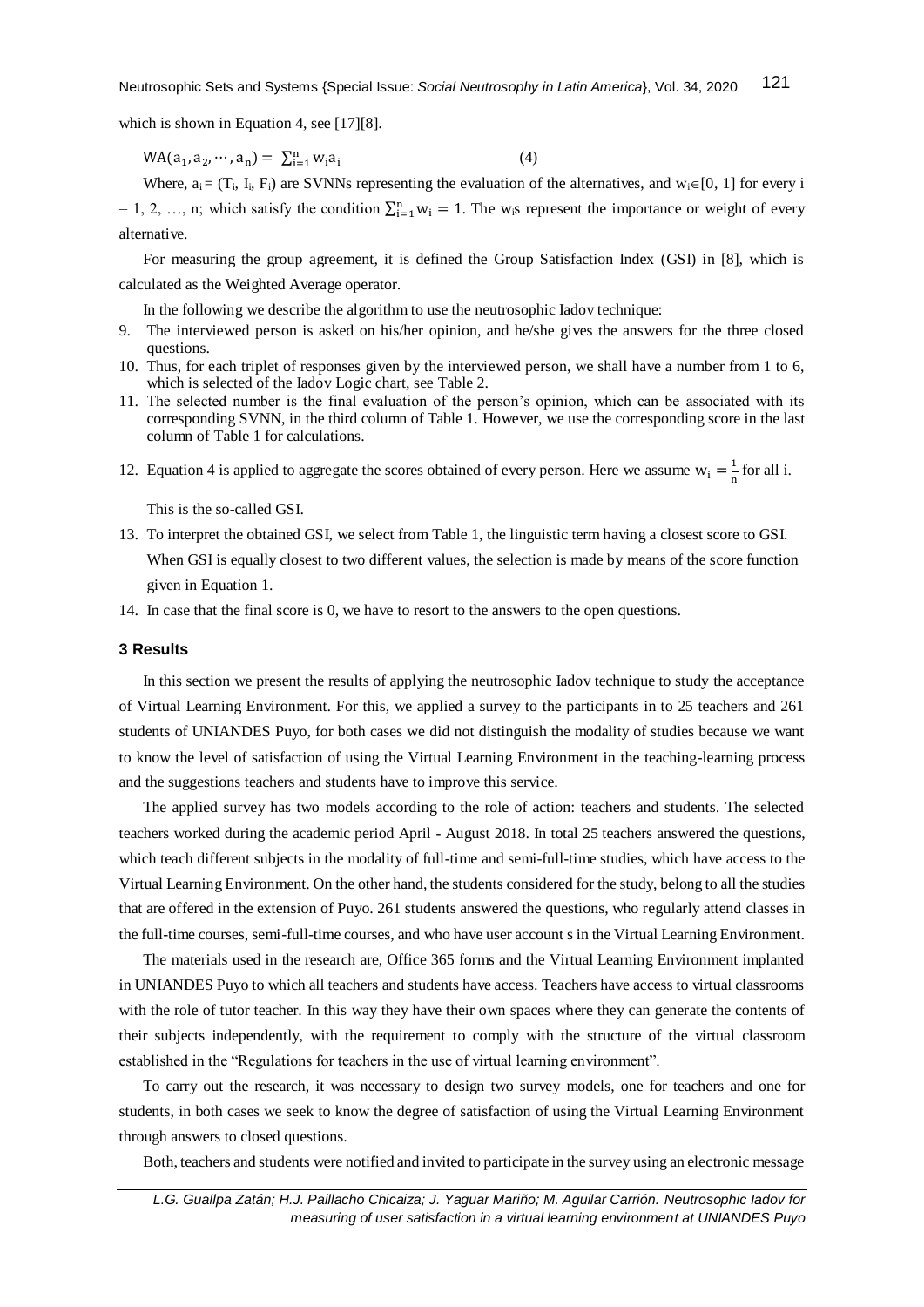from the Virtual Learning Environment itself, they conducted the questionnaire anonymously electronically using Office 365 forms, in which they answered questions regarding the degree of satisfaction with the Virtual Learning Environment usage. Each type of questionnaire was analyzed individually, generating a global result by form model, with this analysis the positive or negative impact of the use of the Virtual Learning Environment in UNIANDES Puyo during the academic period April-August 2018 is measured.

The closed questions applied to teachers were the following:

- 1. Do you frequently use the Virtual Learning Environment to teach your classes?
- 2. Do you think the Virtual Learning Environment is useful for your classes?
- 3. How do you feel about the result of the Virtual Learning Environment regarding the independent work of students?

The closed questions to the students were the following:

- 1. Do you frequently receive classes supported by the Virtual Learning Environment?
- 2. Do you think that the use of the Virtual Learning Environment is useful for your independent study?
- 3. How do you feel about the management of the Virtual Learning Environment?

The possible answers for questions 1, 2, and 3 respectively were, (Yes, No), (Yes, I don't know, No), and

(Very satisfied, Partially satisfied, I don't care, More unsatisfied than satisfied, Not at all satisfied, I don't know

what to say).

The open questions asked to teachers and students were the following:

- 1. Tell and explain what are the difficulties encountered in using the Virtual Learning Environment.
- 2. Suggest some improvements that you would apply to using the Virtual Learning Environment.

The neutrosophic Iadov technique was applied. Scale shown in Figure 2 was considered for the interpretation of the final result.



**Figure 2:** Scale of Group Satisfaction Index, according to [4].

Table 3 contains the results of the survey for the teachers, whereas Table 4 contains the results for the students. Let us note the number of the obtained answers per triple is enclosed between parentheses.

|                                                                               | 1. Do you frequently use the Virtual Learning Environment<br>to teach your classes? |                                                             |  |  |  |
|-------------------------------------------------------------------------------|-------------------------------------------------------------------------------------|-------------------------------------------------------------|--|--|--|
|                                                                               | Yes                                                                                 | No                                                          |  |  |  |
| 3. How do you feel about<br>the result of the Virtual<br>Learning Environment | for your classes?                                                                   | 2. Do you think the Virtual Learning Environment is useful. |  |  |  |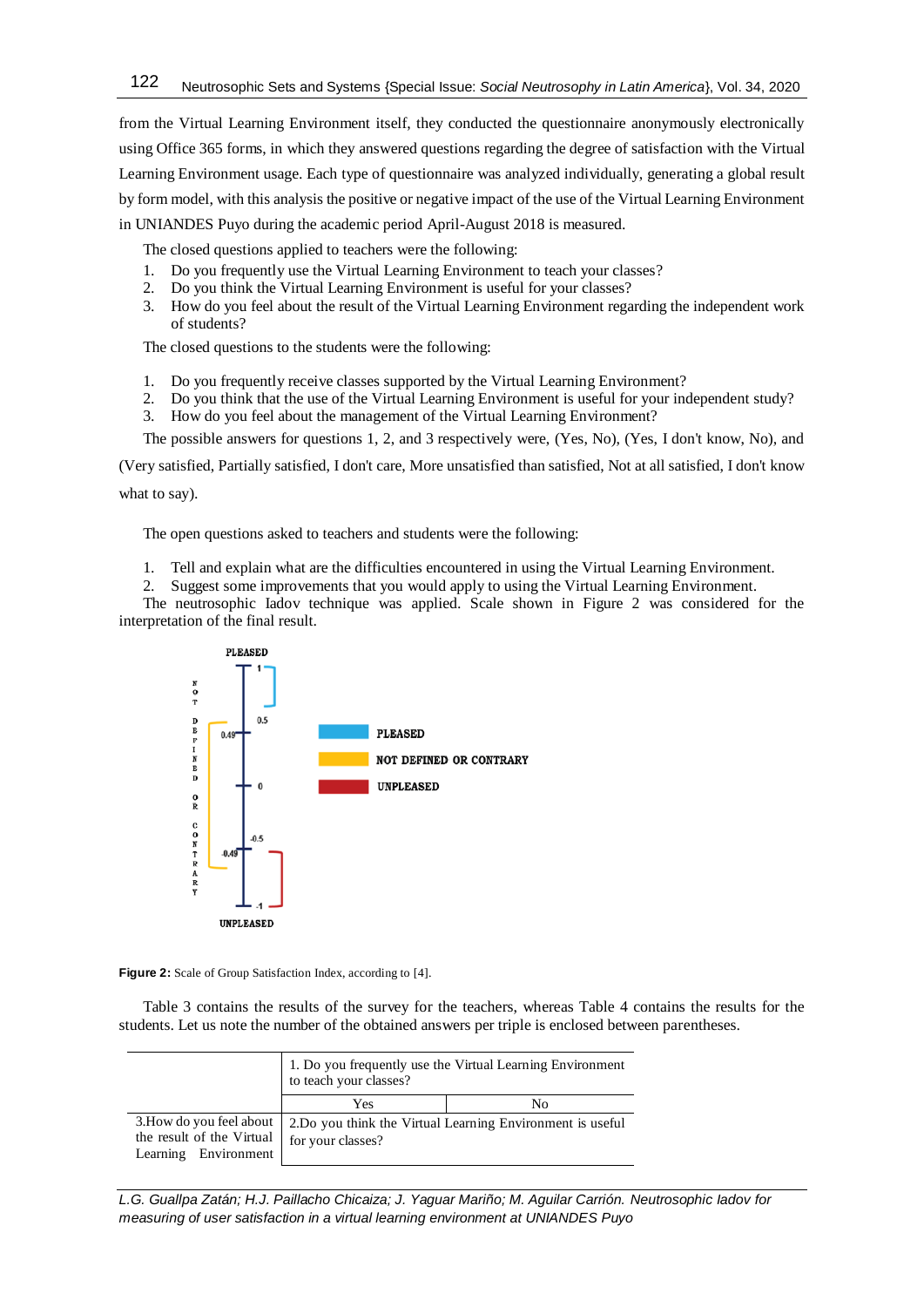Neutrosophic Sets and Systems {Special Issue: *Social Neutrosophy in Latin America*}, Vol. 34, 2020 123

| regarding<br>the<br>independent work of | Yes            | I don't<br>know | - No | <b>Yes</b> | I don't<br>know   | - No           |
|-----------------------------------------|----------------|-----------------|------|------------|-------------------|----------------|
| students?                               | 1              | $\overline{c}$  | 6    | 6          | 6                 | 6              |
| Very satisfied.                         | (14)           |                 |      |            |                   |                |
| Partially satisfied.                    | $\overline{c}$ | $\overline{c}$  | 3    | 6          | 3                 | 6              |
|                                         | (6)            |                 |      |            |                   |                |
| I don't care.                           | 3              | 3               | 3    | 3          | 3                 | 3              |
|                                         |                |                 |      |            |                   | (1)            |
| More unsatisfied than                   | 6              | 3               | 6    | 3          | 4                 | 4              |
| satisfied.                              |                | (1)             |      |            |                   |                |
| Not at all satisfied.                   | 6              | 6               | 6    | 6          | 4                 | 5              |
|                                         |                |                 | (1)  |            |                   |                |
| I don't know what to say.               | $\overline{c}$ | 3               | 6    | 6          | 3                 | $\overline{4}$ |
|                                         |                |                 |      |            | $\left( 2\right)$ |                |

**Table 3:** Logical picture of Iadov for the interviewed teachers.

## Thus, we obtained  $GSI = 0.77083$  which signifies teachers are more satisfied than dissatisfied.

|                                                                          | 1. Do you frequently receive classes supported by the Virtual<br>Learning Environment?                   |                 |                       |     |                          |                                    |  |  |
|--------------------------------------------------------------------------|----------------------------------------------------------------------------------------------------------|-----------------|-----------------------|-----|--------------------------|------------------------------------|--|--|
|                                                                          |                                                                                                          | Yes             |                       | No  |                          |                                    |  |  |
| 3. How do you feel about<br>the management of the<br>Virtual<br>Learning | 2.Do you think that the use of the Virtual Learning<br>Environment is useful for your independent study? |                 |                       |     |                          |                                    |  |  |
| Environment?                                                             | Yes                                                                                                      | I don't<br>know | N <sub>0</sub>        | Yes | I don't<br>know          | N <sub>0</sub>                     |  |  |
| Very satisfied.                                                          | 1<br>(84)                                                                                                | $\overline{c}$  | 6                     | 6   | 6                        | 6                                  |  |  |
| Partially satisfied.                                                     | 2<br>(157)                                                                                               | $\overline{c}$  | 3                     | 6   | 3                        | 6                                  |  |  |
| I don't care.                                                            | 3                                                                                                        | 3               | 3                     | 3   | 3<br>(3)                 | 3<br>(2)                           |  |  |
| More unsatisfied than<br>satisfied.                                      | 6                                                                                                        | 3               | 6                     | 3   | 4                        | 4                                  |  |  |
| Not at all satisfied.                                                    | 6                                                                                                        | 6               | 6<br>$\left(1\right)$ | 6   | $\overline{\mathcal{A}}$ | 5<br>(2)                           |  |  |
| I don't know what to say.                                                | $\overline{c}$                                                                                           | 3<br>(2)        | 6                     | 6   | 3<br>(9)                 | $\overline{4}$<br>$\left(1\right)$ |  |  |

**Table 4:** Logical picture of Iadov for the interviewed students.

Then, we have  $GSI = 0.76245$  and therefore students are more satisfied than dissatisfied, as well.

According to the scale in Figure 2, the interviewed students and teachers are pleased with the method.

The open questions in general confirmed the acceptance of the method. Some interesting results obtained from the answers to the open questions were the following:

Teachers and students indicate that lack of time is the main reason why they have not used the Virtual Learning Environment, followed by ignorance of its operation.

On the other hand, students have the feeling of being constantly working, this is because some teachers occupy the virtual classroom with homework and delivery times are very short. To solve this problem, they request a better dosage of tasks and their delivery times, including adding new add-ons to the Virtual Learning Environment so that there is a better communication between teachers and their students.

From the students' perspective, using a Virtual Learning Environment in academic training creates more flexible learning environments that facilitate lifelong learning, improves independent learning and self-learning, as well as collaborative and group learning of students. These criteria match with teachers' responses.

On the part of the teaching staff, the main suggestion to improve the Virtual Learning Environment has to do with more training in the use of the available tools. They also suggest creating virtual classrooms in advance.

Another aspect mentioned to improve, which has no direct relationship with the Virtual Learning Environment, but it is worth mentioning has to do with the quality of Internet service on the university campus of UNIANDES Puyo.

From the students' point of view, the Virtual Learning Environment facilitates its work within the teaching-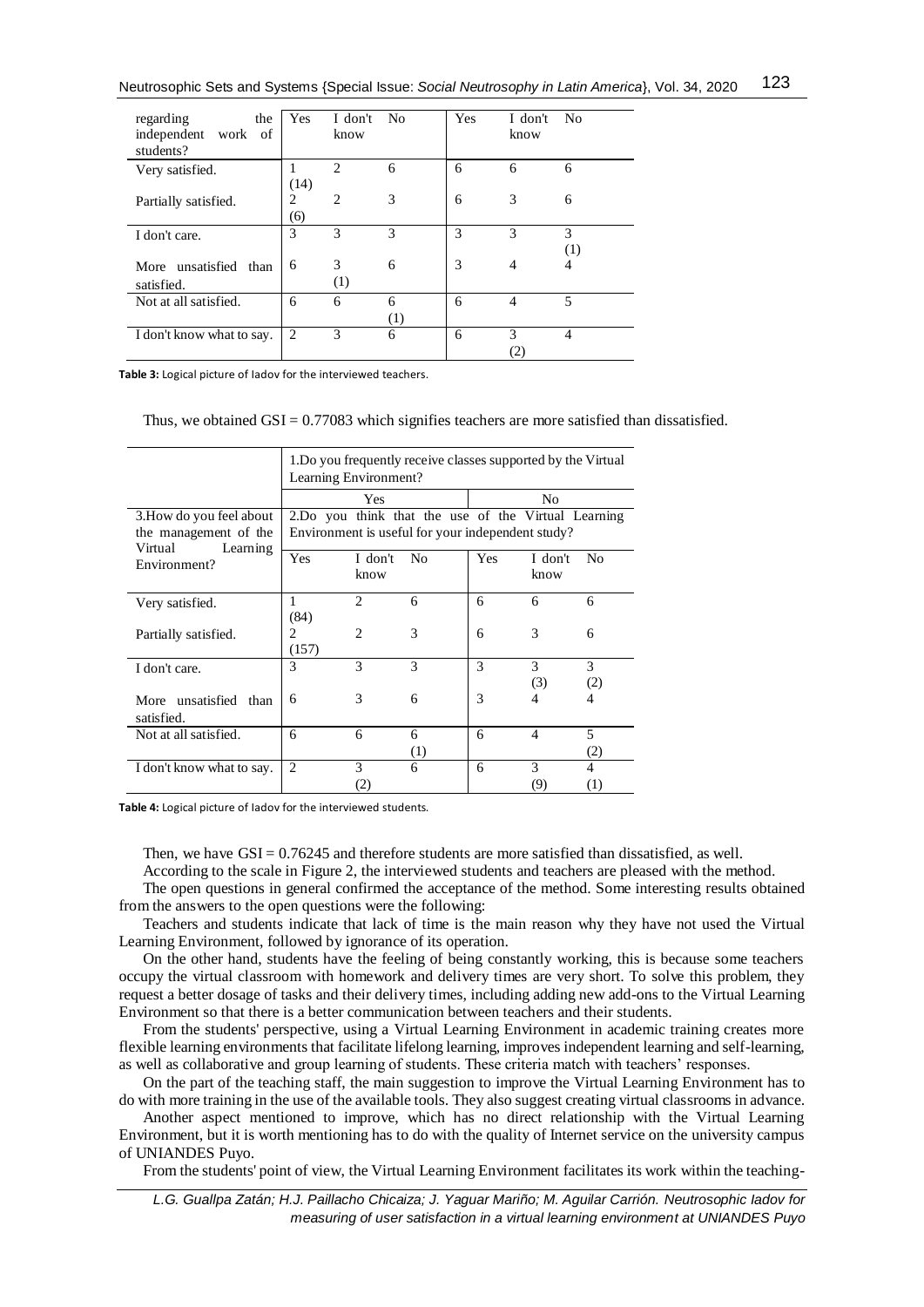learning process, but the quantity of subjects and tasks to accomplish, together with the short delivery times, gives them the feeling of not resting.

Another aspect that students request is the quality of internet service, although this limitation is not dependent on the Virtual Learning Environment.

## **Conclusion**

This paper was dedicated to the study of the acceptance of the Virtual Learning Environment at the Regional Autonomous University of Los Andes, Puyo extension in Ecuador. 25 teachers and 261 students from this study center were surveyed, who were asked three closed questions about their use and satisfaction with the Virtual Learning Environment. The study relied on the technique of neutrosophic Iadov, where it was shown that respondents are more satisfied than dissatisfied with this learning supplement. The advantage to using neutrosophic Iadov is that it takes into account contradictions and indeterminacies in the answers to the three closed questions. Additionally, the two open questions asked to students and teachers, allowed to determine the changes that are needed to improve the use of the Virtual Learning Environment, which is mainly related to the necessity of a previous training for using the Virtual Learning Environment.

## **References**

- [1] Ardura, D. and Zamora, A. (2014). Are virtual learning environment useful in secondary science education? Assessment of an experience in the teaching and learning of Relativity  $(2, S$ on útiles entornos virtuales de aprendizaje en la enseñanza de las ciencias secundaria. Evaluación de una experiencia en la enseñanza y el aprendizaje de la Relatividad)(In Spanish). *Revista Eureka sobre Enseñanza y Divulgación de las Ciencias 11*(1), 83-93.
- [2] Cano, R. (2009). University tutorship and learning for competitions: how to achieve it? (Tutoría universitaria y aprendizaje por competencias: ¿cómo lograrlo?)(In Spanish). *Revista Electrónica Interuniversitaria de Formación Del Profesorado, 12*(1), 181-204.
- [3] Fandos, M. (2003). *Formation based on the Technologies of the Information and Communication: Didactic analysis of the teaching-learning process Universitat Rovira I Virgili, Spain, Tarragona (Formación basada en las Tecnologías de la Información y Comunicación: Análisis didáctico del proceso de enseñanza-aprendizaje Universitat Rovira I Virgili, España, Tarragona)(In Spanish).* Doctoral Thesis, Universitat Rovira I Virgili, Tarragona, Spain.
- [4] Toala-Dueñas, R., Cruz-Mendoza, J., Véliz-Vásquez, J., Zambrano-Sornoza, J. and Bolívar-Chávez, O. (2017). Valuations of the Virtual Learning Environment in the university community of the Ecuador (Valoraciones de los EVA en la comunidad universitaria del Ecuador)(In Spanish). *Polo Del Conocimiento, 2*(10), 1057-1066.
- [5] Colina, M. and Gutiérrez, M. (2013). Application of a virtual environment of learning for the development of competitions in the unit curricular achievement of Pozos (Aplicación de un entorno virtual de aprendizaje para el desarrollo de competencias en la unidad curricular completación de Pozos)(In Spanish). *REDHECS, 16*(9), 67-89
- [6] Estrada, V., Febles, J., Passailaigue, R., Ortega, C., & León, M. (2015). *The virtual education. Design of virtual courses (La educación virtual. Diseño de cursos virtuales)(In Spanish)*. Samborondón, Ecuador: Coordinación de Publicaciones, & Editorial Universidad ECOTEC.
- [7] Ferro-Soto, C. A., Martínez-Senra, A. I. and Otero-Neira, M. C. (2009). Advantages of the use of the ICT in the teaching-learning process from the viewpoint of the educational Spanish university students (Ventajas del uso de las TICs en el proceso de enseñanza-aprendizaje desde la óptica de los docentes universitarios españoles)(In Spanish). *Revista Electrónica de Tecnología Educativa* (29), 1-12.
- [8] González-Maura, V. and López-Rodríguez, A. (2002). La técnica DIP-EF. Una alternativa para el diagnostico de la motivación profesional en profesores de educación física. *Revista Digital - Buenos Aires, 8*(48).
- [9] Gómez-López, M., Valero-Valenzuela, A., Granero-Gallegos, A., Barrachina-Richart, C. and Jurado-Alonso, S. (2006). The extraescolar classes of physical education and sport for the primary pupils of Almeria. A practical application based on the Iadov technique (Las clases de Educación Física y el deporte extraescolar entre el alumnado almeriense de primaria. Una aplicación práctica mediante la técnica de Iadov)(In Spanish). *Revista Digital - Buenos Aires, 11*(98).
- [10] Tejedor-Lorenzo, J. C. (2005). Levels of school satisfaction and dissatisfaction for the activities in the natural enviroment in the obligatory secondary education and the high school. Application of the Iadov technique (Niveles de satisfacción e insatisfacción escolar por las Actividades en el Medio Natural en la Educación Secundaria Obligatoria y el Bachillerato. Aplicación de la técnica Iadov)(In Spanish). *Revista Digital - Buenos Aires 10*(85).
- [11] Batista-Hernández, N., Valcárcel-Izquierdo, N., Leyva-Vázquez, M. and Smarandache, F. (2018). Validation of the pedagogical strategy for the formation of the competence entrepreneurship in high education through the use of neutrosophic logic and Iadov technique *Neutrosophic Sets and Systems, 23*, 45-51.
- [12] Alfredo-Cacpata, W., Gil-Betancourt, A. S., Enríquez-Guanga, N. J. and Castillo-Núñez, K. T. (2019). Validation of the proof reversal on the inexistence of untimely dismissal by using neutrosophic IADOV technique. *Neutrosophic Sets and Systems, 26*(Special Issue: Social Neutrosophy in Latin America), 45-51.
- [13] Andino-Herrera, A., Cuenca-Díaz, M., Paronyan, H. and Murillo, V. (2019). Use of the neutrosophic IADOV technique to diagnosethe real state of citizen participation and social control, exercised by young people in